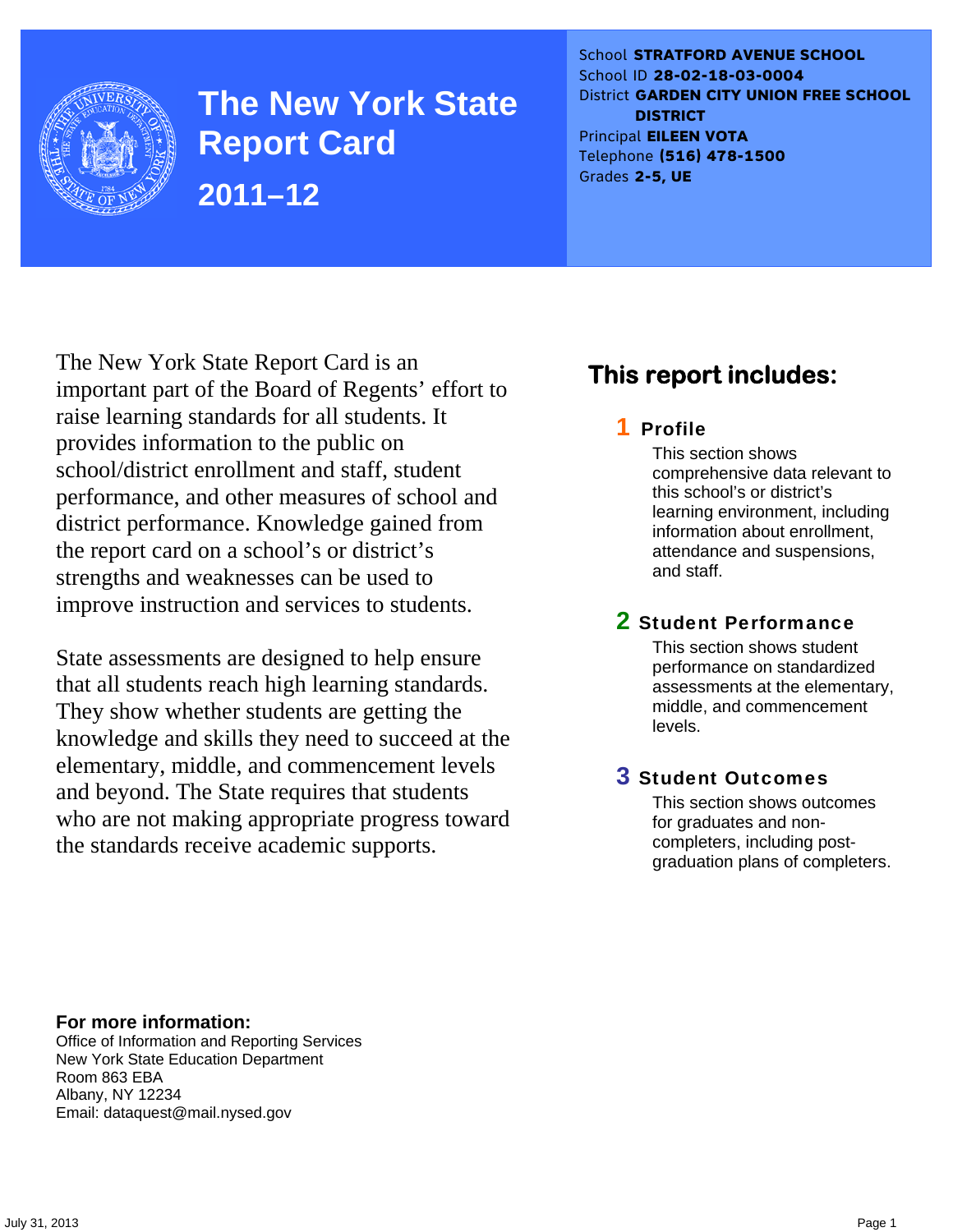**1 Profile** 

School ID **28-02-18-03-0004 DISTRICT**

# **Enrollment**

|                            | $2009 - 10$ | $2010 - 11$ | $2011 - 12$ |
|----------------------------|-------------|-------------|-------------|
| Pre-K                      | 0           | $\mathbf 0$ |             |
| Kindergarten               | $\Omega$    | $\Omega$    | $\Omega$    |
| Grade 1                    | $\Omega$    | $\Omega$    | 0           |
| Grade 2                    | 159         | 180         | 160         |
| Grade 3                    | 168         | 160         | 179         |
| Grade 4                    | 195         | 167         | 159         |
| Grade 5                    | 172         | 194         | 166         |
| Grade 6                    | 0           | $\mathbf 0$ | 0           |
| <b>Ungraded Elementary</b> | $\Omega$    | $\Omega$    | 5           |
| Grade 7                    | 0           | 0           | $\mathbf 0$ |
| Grade 8                    | 0           | 0           | $\mathbf 0$ |
| Grade 9                    | 0           | 0           | 0           |
| Grade 10                   | 0           | 0           | $\mathbf 0$ |
| Grade 11                   | $\Omega$    | 0           | 0           |
| Grade 12                   | 0           | $\mathbf 0$ | 0           |
| <b>Ungraded Secondary</b>  | $\Omega$    | $\Omega$    | $\mathbf 0$ |
| Total K-12                 | 694         | 701         | 669         |

# **Average Class Size**

|                       | $2009 - 10$ | $2010 - 11$ | $2011 - 12$ |
|-----------------------|-------------|-------------|-------------|
| <b>Common Branch</b>  | 22          | 23          | 24          |
| Grade 8               |             |             |             |
| English               |             |             |             |
| <b>Mathematics</b>    |             |             |             |
| Science               |             |             |             |
| <b>Social Studies</b> |             |             |             |
| Grade 10              |             |             |             |
| English               |             |             |             |
| <b>Mathematics</b>    |             |             |             |
| Science               |             |             |             |
| <b>Social Studies</b> |             |             |             |

School **STRATFORD AVENUE SCHOOL** District **GARDEN CITY UNION FREE SCHOOL**

### **Enrollment Information**

*Enrollment* counts are as of Basic Educational Data System (BEDS) day, which is typically the first Wednesday of October of the school year. Students who attend BOCES programs on a part-time basis are included in a school's and district's enrollment. Students who attend BOCES on a full-time basis or who are placed full time by the district in an out-of-district placement are not included in a school's or district's enrollment. The state public enrollment includes public school districts, charter schools, and NYSED-operated programs. Students classified by districts as "pre-first" are included in first grade counts. Kindergarten and Pre-K counts include halfand full-day students.

### **Average Class Size Information**

*Average Class Size* is the total registration in specified classes divided by the number of those classes with registration. Common Branch refers to self-contained classes in Grades 1–6.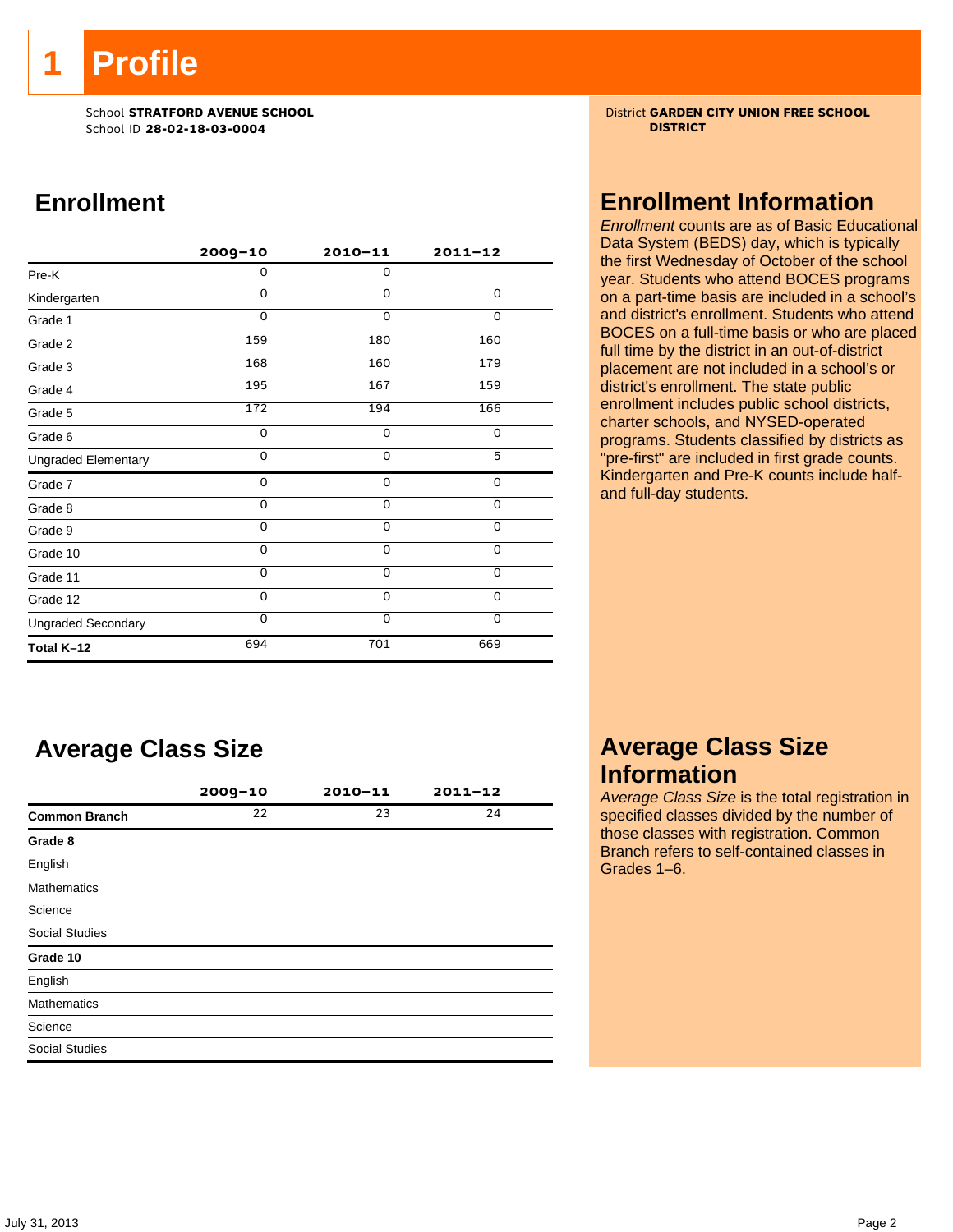# **Profile**

School ID **28-02-18-03-0004 DISTRICT**

# **Demographic Factors**

|                                                    |              | $2009 - 10$ |                | $2010 - 11$ |                | $2011 - 12$ |
|----------------------------------------------------|--------------|-------------|----------------|-------------|----------------|-------------|
|                                                    | #            | %           | #              | $\%$        | #              | ℅           |
| Eligible for Free Lunch                            | 2            | 0%          | $\Omega$       | 0%          | $\Omega$       | 0%          |
| Reduced Price Lunch                                | $\mathbf{1}$ | 0%          | $\Omega$       | 0%          | 0              | 0%          |
| Limited English Proficient                         | 3            | 0%          | $\overline{2}$ | 0%          | $\overline{2}$ | 0%          |
| <b>Racial/Ethnic Origin</b>                        |              |             |                |             |                |             |
| American Indian or Alaska Native                   | 0            | 0%          | 0              | 0%          | 0              | 0%          |
| <b>Black or African American</b>                   | $\mathbf{1}$ | 0%          | $\mathbf{1}$   | 0%          | $\mathbf{1}$   | 0%          |
| Hispanic or Latino                                 | 8            | 1%          | 6              | 1%          | 9              | 1%          |
| Asian or Native Hawaiian/Other<br>Pacific Islander | 19           | 3%          | 18             | 3%          | 19             | 3%          |
| White                                              | 666          | 96%         | 676            | 96%         | 640            | 96%         |
| Multiracial                                        | 0            | 0%          | 0              | 0%          | 0              | 0%          |

# **Attendance and Suspensions**

|                            |   | $2008 - 09$ |   | $2009 - 10$ | $2010 - 11$ |     |
|----------------------------|---|-------------|---|-------------|-------------|-----|
|                            | # | %           | # | %           | #           | %   |
| Annual Attendance Rate     |   | 97%         |   | 96%         |             | 96% |
| <b>Student Suspensions</b> |   | 0%          |   | 0%          |             | 0%  |

School **STRATFORD AVENUE SCHOOL** District **GARDEN CITY UNION FREE SCHOOL**

### **Demographic Factors Information**

*Eligible for Free Lunch* and *Reduced-Price Lunch* percentages are determined by dividing the number of approved lunch applicants by the Basic Educational Data System (BEDS) enrollment in full-day Kindergarten through Grade 12.

## **Attendance and Suspensions Information**

*Annual Attendance Rate* is determined by dividing the school's (or district's) total actual attendance by the total possible attendance for a school year. A school's (or district's) actual attendance is the sum of the number of students in attendance on each day the school (or district's schools) was open during the school year. Possible attendance is the sum of the number of enrolled students who should have been in attendance on each day the school (or schools) was open during the school year. The state's *Annual Attendance Rate* is a weighted average of all districtlevel attendance rates.

*Student Suspension* rate is determined by dividing the number of students who were suspended from school (not including inschool suspensions) for one full day or longer anytime during the school year by the Basic Educational Data System (BEDS) day enrollments for that school year. A student is counted only once, regardless of whether the student was suspended one or more times during the school year.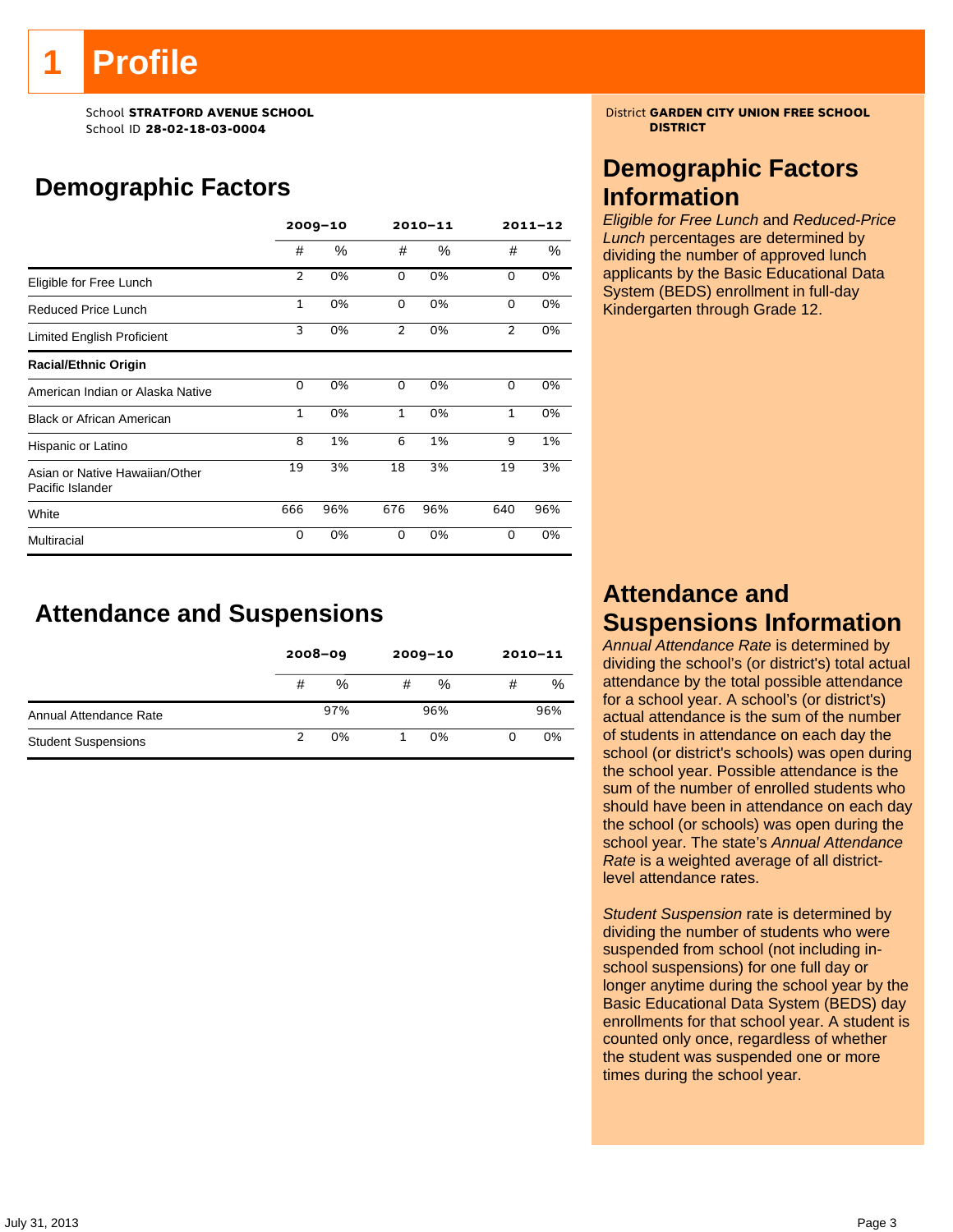# **Profile**

School ID **28-02-18-03-0004**

# **Teacher Qualifications**

|                                                                                               | $2009 - 10$ | $2010 - 11$ | $2011 - 12$ |
|-----------------------------------------------------------------------------------------------|-------------|-------------|-------------|
| <b>Total Number of Teachers</b>                                                               | 48          | 47          | 45          |
| Percent with No Valid Teaching<br>Certificate                                                 | 0%          | 0%          | 0%          |
| Percent Teaching Out of Certification                                                         | 0%          | 0%          | 0%          |
| Percent with Fewer than Three Years of<br>Experience                                          | 0%          | 0%          | 0%          |
| Percentage with Master's Degree Plus<br>30 Hours or Doctorate                                 | 29%         | 36%         | 36%         |
| <b>Total Number of Core Classes</b>                                                           | 63          | 59          | 61          |
| Percent Not Taught by Highly Qualified<br>Teachers in This School*                            | 0%          | 0%          | 0%          |
| Percent Not Taught by Highly Qualified<br>Teachers in This District**                         | 0%          | 0%          | 0%          |
| Percent Not Taught by Highly Qualified<br>Teachers in High-Poverty Schools<br>Statewide       | 6%          | 5%          | 4%          |
| Percent Not Taught by Highly Qualified<br><b>Teachers in Low-Poverty Schools</b><br>Statewide | 1%          | 0%          | 1%          |
| <b>Total Number of Classes</b>                                                                | 81          | 80          | 78          |
| Percent Taught by Teachers Without<br>Appropriate Certification                               | 0%          | 0%          | 0%          |

\*Not available at the district or statewide level.

\*\*Not available for charter schools or at the statewide level.

# **Teacher Turnover Rate**

|                                                                       | $2008 - 09$ | $2009 - 10$ | 2010-11 |
|-----------------------------------------------------------------------|-------------|-------------|---------|
| Turnover Rate of Teachers with<br>Fewer than Five Years of Experience | 17%         | N/A         | N/A     |
| Turnover Rate of All Teachers                                         | 9%          | 4%          | 6%      |

# **Staff Counts**

|                                       | $2009 - 10$ | $2010 - 11$ | $2011 - 12$ |
|---------------------------------------|-------------|-------------|-------------|
| <b>Total Other Professional Staff</b> |             |             |             |
| Total Paraprofessionals*              | N/A         | N/A         | N/A         |
| <b>Assistant Principals</b>           |             |             |             |
| Principals                            |             |             |             |

\*Not available at the school level.

School **STRATFORD AVENUE SCHOOL** District **GARDEN CITY UNION FREE SCHOOL DISTRICT**

### **Teacher Qualifications Information**

The *Percent Teaching Out of Certification* for public schools is the percent doing so on more than an incidental basis; that is, the percent teaching for more than five periods per week outside certification.

*Core Classes* are primarily K–6 common branch, English, mathematics, science, social studies, art, music, and foreign languages. To be *Highly Qualified*, a teacher must have at least a Bachelor's degree, be certified to teach in the subject area or otherwise in accordance with state standards, and show subject matter competency.

In public schools, a teacher who taught one class outside of the certification area(s) is counted as *Highly Qualified* provided that 1) the teacher had been determined by the school or district through the HOUSSE process or other state-accepted methods to have demonstrated acceptable subject knowledge and teaching skills and 2) the class in question was not the sole assignment reported. Credit for incidental teaching does not extend beyond a single assignment. Independent of *Highly Qualified Teacher* status, any assignment for which a teacher did not hold a valid certificate still registers as teaching out of certification.

In charter schools, a teacher is counted as *Highly Qualified* if the teacher has at least a Bachelor's degree, is certified to teach, and shows subject matter competency. Enabling legislation considers charter school teachers to be certified if they hold any valid teaching certificate. Enabling legislation also permits up to 30 percent (with a maximum of five) of charter school teachers to be without certification and to be considered *Highly Qualified* if they meet all remaining criteria.

*High-poverty* and *low-poverty* schools are those schools in the upper and lower quartiles, respectively, for percentage of students eligible for a free or reduced-price lunch.

### **Teacher Turnover Rate Information**

*Teacher Turnover Rate* for a specified school year is the number of teachers in that school year who were not teaching in the following school year divided by the number of teachers in the specified school year, expressed as a percentage.

### **Staff Counts Information**

*Other Professionals* includes administrators, guidance counselors, school nurses, psychologists, and other professionals who devote more than half of their time to nonteaching duties.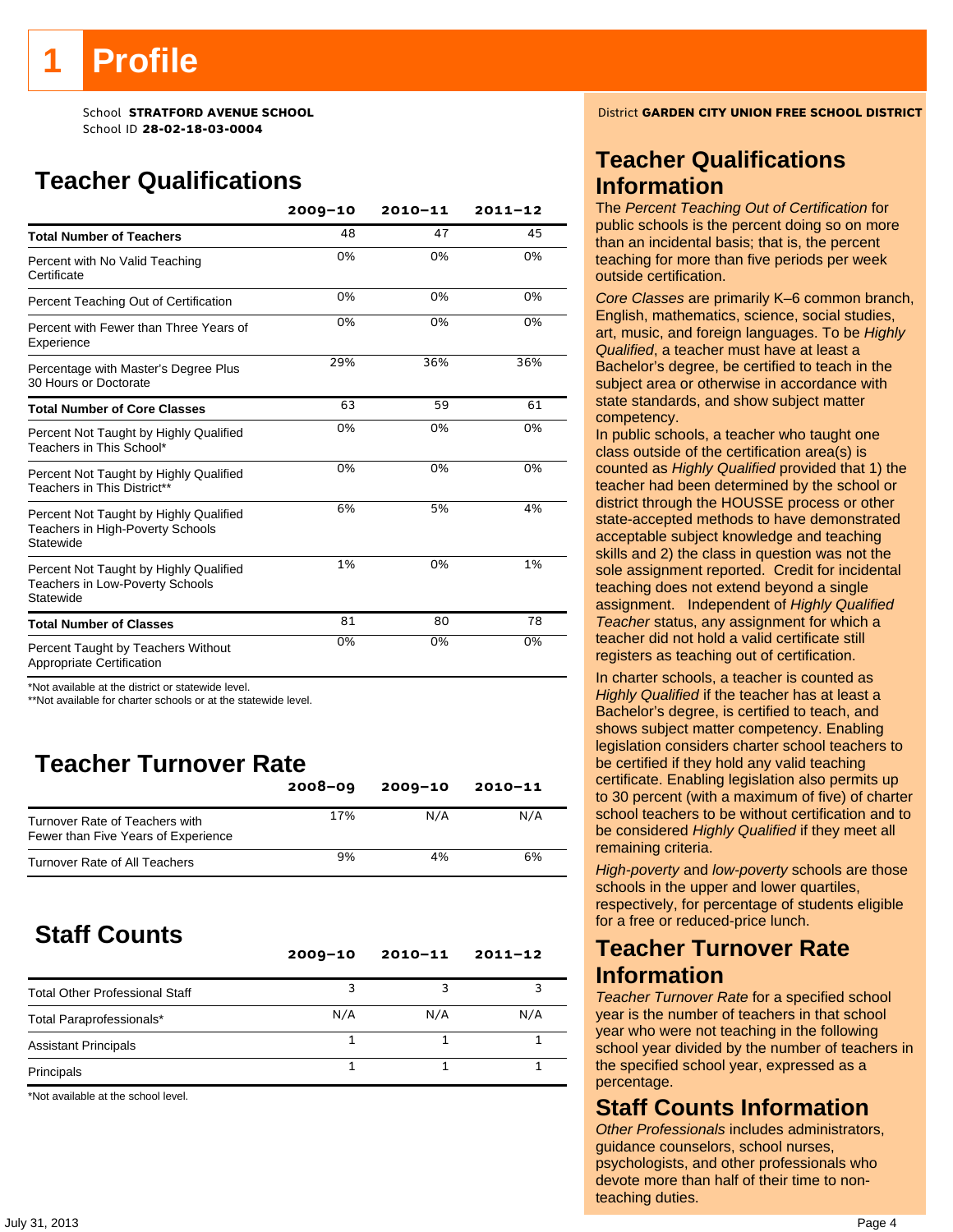# **2 Student Performance**

School ID **28-02-18-03-0004 DISTRICT**

# School **STRATFORD AVENUE SCHOOL** District **GARDEN CITY UNION FREE SCHOOL**

This section contains annual assessment data for students at the elementary, middle, and commencement levels as well as the performance of secondary-level cohorts on standardized achievement assessments.

### **New York State Testing Program (NYSTP) Assessments**

The New York State Testing Program assessments are administered in English language arts (ELA) and mathematics in grades 3 through 8. The Performance Level Descriptors for these assessments are provided below:

### **English Language Arts**

**Level 1: Below Standard** 

Student performance does not demonstrate an understanding of the English language arts knowledge and skills expected at this grade level.

### **Level 2: Meets Basic Standard**

Student performance demonstrates a partial understanding of the English language arts knowledge and skills expected at this grade level. **Level 3: Meets Proficiency Standard** 

Student performance demonstrates an understanding of the English language arts knowledge and skills expected at this grade level. **Level 4: Exceeds Proficiency Standard** 

Student performance demonstrates a thorough understanding of the English language arts knowledge and skills expected at this grade level.

### **Mathematics**

### **Level 1: Below Standard**

Student performance does not demonstrate an understanding of the mathematics content expected at this grade level.

### **Level 2: Meets Basic Standard**

Student performance demonstrates a partial understanding of the mathematics content expected at this grade level.

### **Level 3: Meets Proficiency Standard**

Student performance demonstrates an understanding of the mathematics content expected at this grade level.

#### **Level 4: Exceeds Proficiency Standard**

Student performance demonstrates a thorough understanding of the mathematics content expected at this grade level.

### **New York State Alternate Assessment (NYSAA)**

The New York State Alternate Assessments are administered in English language arts (ELA) and mathematics to ungraded students with severe cognitive disabilities whose ages are equivalent to graded students in grades 3 through 8 and secondary level. They are administered in science to students with disabilities age equivalent to graded students in grades 4, 8, and secondary level. And they are administered in social studies at the secondary level only.

### **New York State English as a Second Language Achievement Tests (NYSESLAT)**

The New York State English as a Second Language Achievement Tests are administered in grades K through 12 to limited English proficient students.

### **Secondary-Level Cohorts**

A secondary-level cohort consists of all students who first entered grade 9 anywhere or, in the case of ungraded students with disabilities, reached their seventeenth birthday in a particular year. The 2008 cohort consists of all students who first entered grade 9 anywhere or, in the case of ungraded students with disabilities, reached their seventeenth birthday between July 1, 2008 and June 30, 2009. The 2007 cohort consists of all students who first entered grade 9 anywhere or, in the case of ungraded students with disabilities, reached their seventeenth birthday between July 1, 2007 and June 30, 2008. For more detailed information on cohort definitions, see *Secondary-Level Cohort Definitions* at http://www.p12.nysed.gov/irs/sirs/.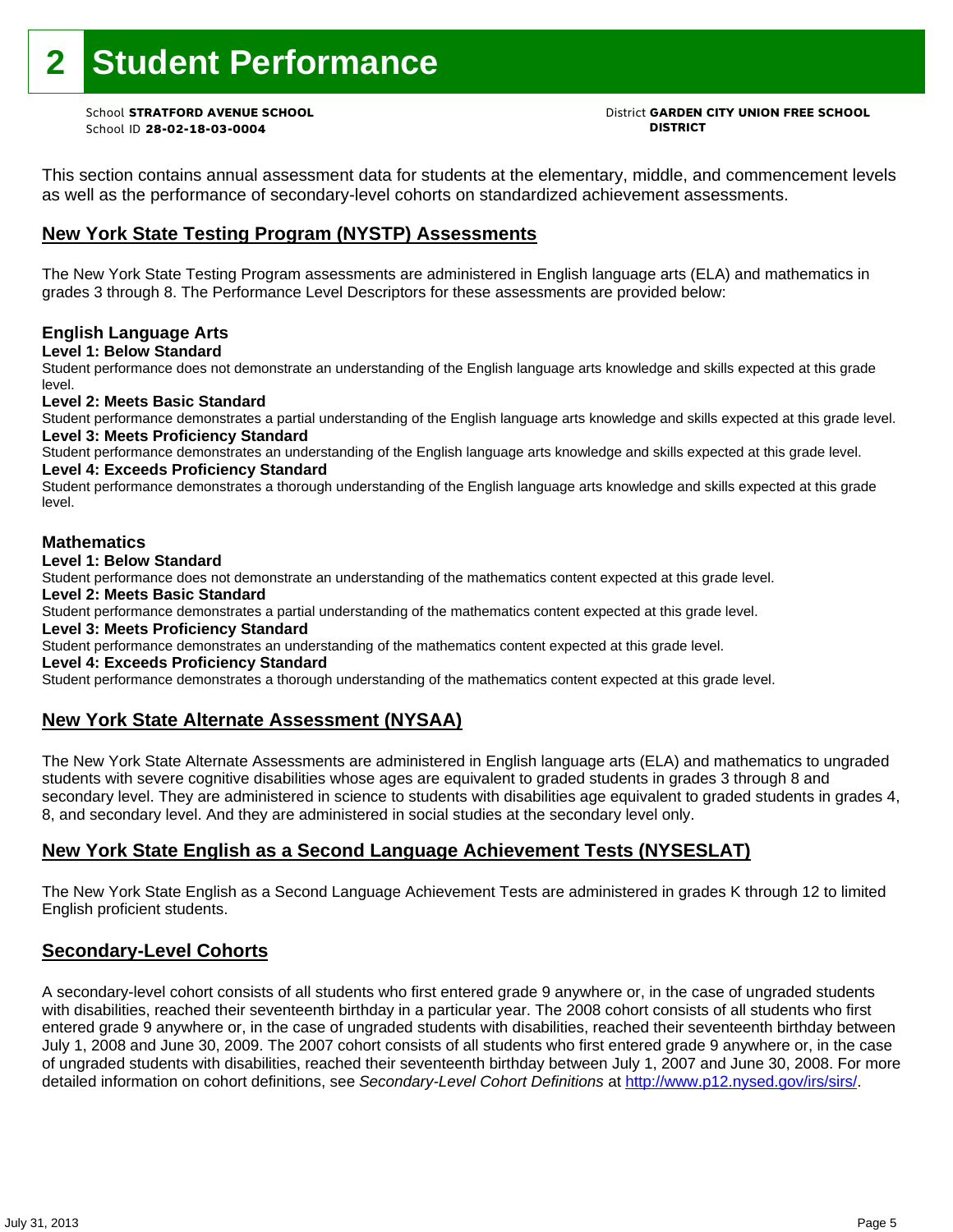# **Results in Grade 3 English Language Arts**

|                                              |      | <b>This School</b>              |                                 |          | <b>School District</b> |                    |                                 | <b>NY State Public</b> |                                 |          |
|----------------------------------------------|------|---------------------------------|---------------------------------|----------|------------------------|--------------------|---------------------------------|------------------------|---------------------------------|----------|
|                                              |      |                                 | Percentage scoring at level(s): |          |                        |                    | Percentage scoring at level(s): |                        | Percentage scoring at level(s): |          |
|                                              |      | $2 - 4$                         | $3 - 4$                         | 4        | $2 - 4$                | $3 - 4$            | 4                               | $2 - 4$                | $3 - 4$                         | 4        |
| 2012 Mean Score: 678<br>2011 Mean Score: 676 |      | *Range: 644-780 663-780 694-780 |                                 |          |                        |                    |                                 |                        |                                 |          |
| $\blacksquare$ 2011-12<br>2010-11<br>a sa ta | 100% | 98% 99%                         | 84% 85%                         | 13% 10%  | 98% 99%                | 87% <sub>82%</sub> | 19%<br>10%                      | 86% 87%                | 56% 56%                         | 7%<br>5% |
| Number of Tested Students:                   |      | 175 159                         | 150 137                         | 16<br>23 | 334 300                | 296<br>250         | 63<br>31                        |                        |                                 |          |
|                                              |      |                                 |                                 |          |                        |                    |                                 |                        |                                 |          |

| <b>Results by</b>                               |                 | 2011-12 School Year |                                            |     | 2010-11 School Year |         |                                            |     |  |
|-------------------------------------------------|-----------------|---------------------|--------------------------------------------|-----|---------------------|---------|--------------------------------------------|-----|--|
| <b>Student Group</b>                            | Total<br>Tested | $2 - 4$             | Percentage scoring at level(s):<br>$3 - 4$ | 4   | Total<br>Tested     | $2 - 4$ | Percentage scoring at level(s):<br>$3 - 4$ | 4   |  |
| <b>All Students</b>                             | 179             | 98%                 | 84%                                        | 13% | 161                 | 99%     | 85%                                        | 10% |  |
| Female                                          | 91              | 99%                 | 87%                                        | 19% | 88                  | 99%     | 86%                                        | 14% |  |
| Male                                            | 88              | 97%                 | 81%                                        | 7%  | 73                  | 99%     | 84%                                        | 5%  |  |
| American Indian or Alaska Native                |                 |                     |                                            |     |                     |         |                                            |     |  |
| <b>Black or African American</b>                |                 |                     |                                            |     |                     |         |                                            |     |  |
| Hispanic or Latino                              | 1               |                     |                                            |     | 3                   |         |                                            |     |  |
| Asian or Native Hawaiian/Other Pacific Islander | 3               |                     |                                            |     |                     |         |                                            |     |  |
| White                                           | 175             |                     |                                            |     | 154                 | 99%     | 84%                                        | 10% |  |
| Multiracial                                     |                 |                     |                                            |     |                     |         |                                            |     |  |
| <b>Small Group Totals</b>                       | 179             | 98%                 | 84%                                        | 13% | 7                   | 100%    | 100%                                       | 0%  |  |
| <b>General-Education Students</b>               | 164             | 100%                | 91%                                        | 14% | 153                 | 99%     | 88%                                        | 10% |  |
| <b>Students with Disabilities</b>               | 15              | 73%                 | 7%                                         | 0%  | 8                   | 88%     | 38%                                        | 0%  |  |
| <b>English Proficient</b>                       | 179             | 98%                 | 84%                                        | 13% | 160                 |         |                                            |     |  |
| <b>Limited English Proficient</b>               |                 |                     |                                            |     | 1                   |         |                                            |     |  |
| Economically Disadvantaged                      | $\overline{2}$  |                     |                                            |     |                     |         |                                            |     |  |
| Not Disadvantaged                               | 177             |                     |                                            |     | 161                 | 99%     | 85%                                        | 10% |  |
| Migrant                                         |                 |                     |                                            |     |                     |         |                                            |     |  |
| Not Migrant                                     | 179             | 98%                 | 84%                                        | 13% | 161                 | 99%     | 85%                                        | 10% |  |

#### **NOTES**

ľ

The – symbol indicates that data for a group of students have been suppressed. If a group has fewer than five students,

data for that group and the next smallest group(s) are suppressed to protect the privacy of individual students.

**Other Assessments**  2011-12 School Year Number scoring at level(s): Total Number scoring at level(s): 2–4 3–4 4 2–4 3–4 4 \* These ranges are for 2011–12 data only. Ranges for 2010–11 data are available in the 2010–11 Accountability and Overview Reports. **2011–12 School Year 2010–11 School Year** Total Tested Total Tested New York State Alternate Assessment (NYSAA): Grade 3 Equivalent 2 – – – – 1 New York State English as a Second Language Achievement Test (NYSESLAT)†: Grade 3 <sup>0</sup> N/A N/A N/A <sup>0</sup> N/A N/A N/A Total Total Recently Arrived LEP Students NOT Tested on the ELA NYSTP: Grade 3 0 N/A N/A N/A 0 N/A N/A N/A

July 31, 2013 Page 6 † These counts represent recently arrived LEP students who used the NYSESLAT to fulfill the English language arts participation requirement.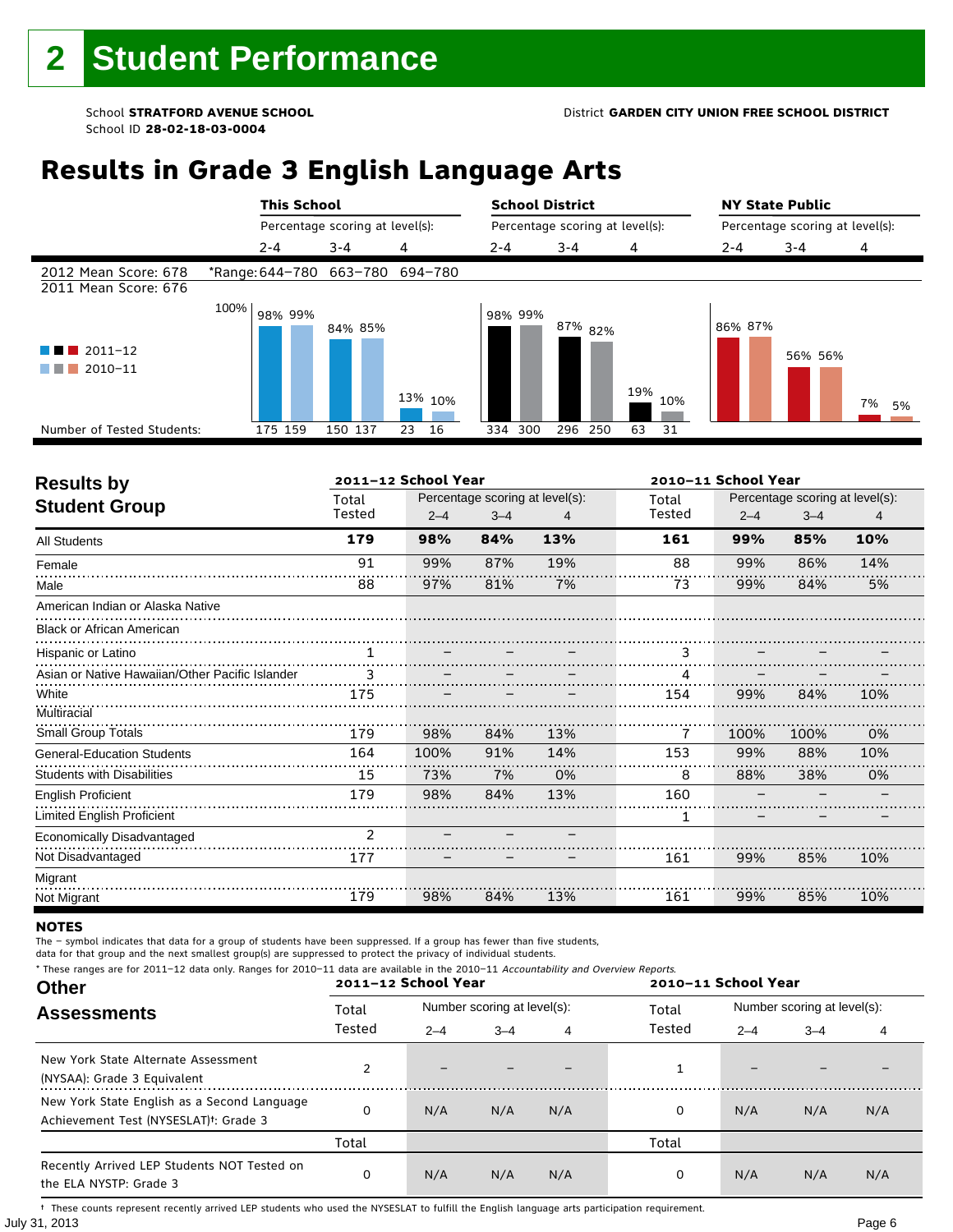# **Results in Grade 3 Mathematics**

|                                              | <b>This School</b>              | <b>School District</b>          |          |                                 |         |           | <b>NY State Public</b>          |         |         |
|----------------------------------------------|---------------------------------|---------------------------------|----------|---------------------------------|---------|-----------|---------------------------------|---------|---------|
|                                              |                                 | Percentage scoring at level(s): |          | Percentage scoring at level(s): |         |           | Percentage scoring at level(s): |         |         |
|                                              | $2 - 4$                         | $3 - 4$                         | 4        | $2 - 4$                         | $3 - 4$ | 4         | 2-4                             | $3 - 4$ | 4       |
| 2012 Mean Score: 701<br>2011 Mean Score: 700 | *Range: 662-770 684-770 707-770 |                                 |          |                                 |         |           |                                 |         |         |
| $2011 - 12$<br>4 N .<br>a sa n<br>2010-11    | 100%<br>99% 99%                 | 85% 87%                         | 28% 29%  | 99% 100%                        | 89% 86% | 37% 31%   | 91% 91%                         | 61% 60% | 13% 13% |
| Number of Tested Students:                   | 178 160                         | 153 140                         | 46<br>50 | 304<br>338                      | 302 262 | 125<br>94 |                                 |         |         |
|                                              |                                 |                                 |          |                                 |         |           |                                 |         |         |

| <b>Results by</b>                               |               | 2011-12 School Year |                                 |     |        | 2010-11 School Year |                                 |     |
|-------------------------------------------------|---------------|---------------------|---------------------------------|-----|--------|---------------------|---------------------------------|-----|
| <b>Student Group</b>                            | Total         |                     | Percentage scoring at level(s): |     | Total  |                     | Percentage scoring at level(s): |     |
|                                                 | Tested        | $2 - 4$             | $3 - 4$                         | 4   | Tested | $2 - 4$             | $3 - 4$                         | 4   |
| <b>All Students</b>                             | 179           | 99%                 | 85%                             | 28% | 161    | 99%                 | 87%                             | 29% |
| Female                                          | 91            | 99%                 | 85%                             | 31% | 88     | 99%                 | 84%                             | 28% |
| Male                                            | 88            | 100%                | 86%                             | 25% | 73     | 100%                | 90%                             | 29% |
| American Indian or Alaska Native                |               |                     |                                 |     |        |                     |                                 |     |
| <b>Black or African American</b>                |               |                     |                                 |     |        |                     |                                 |     |
| Hispanic or Latino                              |               |                     |                                 |     | 3      |                     |                                 |     |
| Asian or Native Hawaiian/Other Pacific Islander | 3             |                     |                                 |     |        |                     |                                 |     |
| White                                           | 175           |                     |                                 |     | 154    | 99%                 | 87%                             | 29% |
| Multiracial                                     |               |                     |                                 |     |        |                     |                                 |     |
| Small Group Totals                              | 179           | 99%                 | 85%                             | 28% | 7      | 100%                | 86%                             | 29% |
| <b>General-Education Students</b>               | 164           | 100%                | 91%                             | 30% | 153    | 100%                | 89%                             | 30% |
| <b>Students with Disabilities</b>               | 15            | 93%                 | 27%                             | 7%  | 8      | 88%                 | 50%                             | 0%  |
| <b>English Proficient</b>                       | 179           | 99%                 | 85%                             | 28% | 160    |                     |                                 |     |
| Limited English Proficient                      |               |                     |                                 |     | 1      |                     |                                 |     |
| Economically Disadvantaged                      | $\mathcal{P}$ |                     |                                 |     |        |                     |                                 |     |
| Not Disadvantaged                               | 177           |                     |                                 |     | 161    | 99%                 | 87%                             | 29% |
| Migrant                                         |               |                     |                                 |     |        |                     |                                 |     |
| Not Migrant                                     | 179           | 99%                 | 85%                             | 28% | 161    | 99%                 | 87%                             | 29% |

#### **NOTES**

The – symbol indicates that data for a group of students have been suppressed. If a group has fewer than five students,

| <b>Other</b><br><b>Assessments</b>                                 | * These ranges are for 2011-12 data only. Ranges for 2010-11 data are available in the 2010-11 Accountability and Overview Reports.<br>2011-12 School Year<br>2010-11 School Year |                             |         |                          |                 |                             |         |  |
|--------------------------------------------------------------------|-----------------------------------------------------------------------------------------------------------------------------------------------------------------------------------|-----------------------------|---------|--------------------------|-----------------|-----------------------------|---------|--|
|                                                                    | Total<br>Tested                                                                                                                                                                   | Number scoring at level(s): |         |                          | Total<br>Tested | Number scoring at level(s): |         |  |
| New York State Alternate Assessment<br>(NYSAA): Grade 3 Equivalent |                                                                                                                                                                                   | $2 - 4$                     | $3 - 4$ | $\overline{\phantom{0}}$ |                 | $2 - 4$                     | $3 - 4$ |  |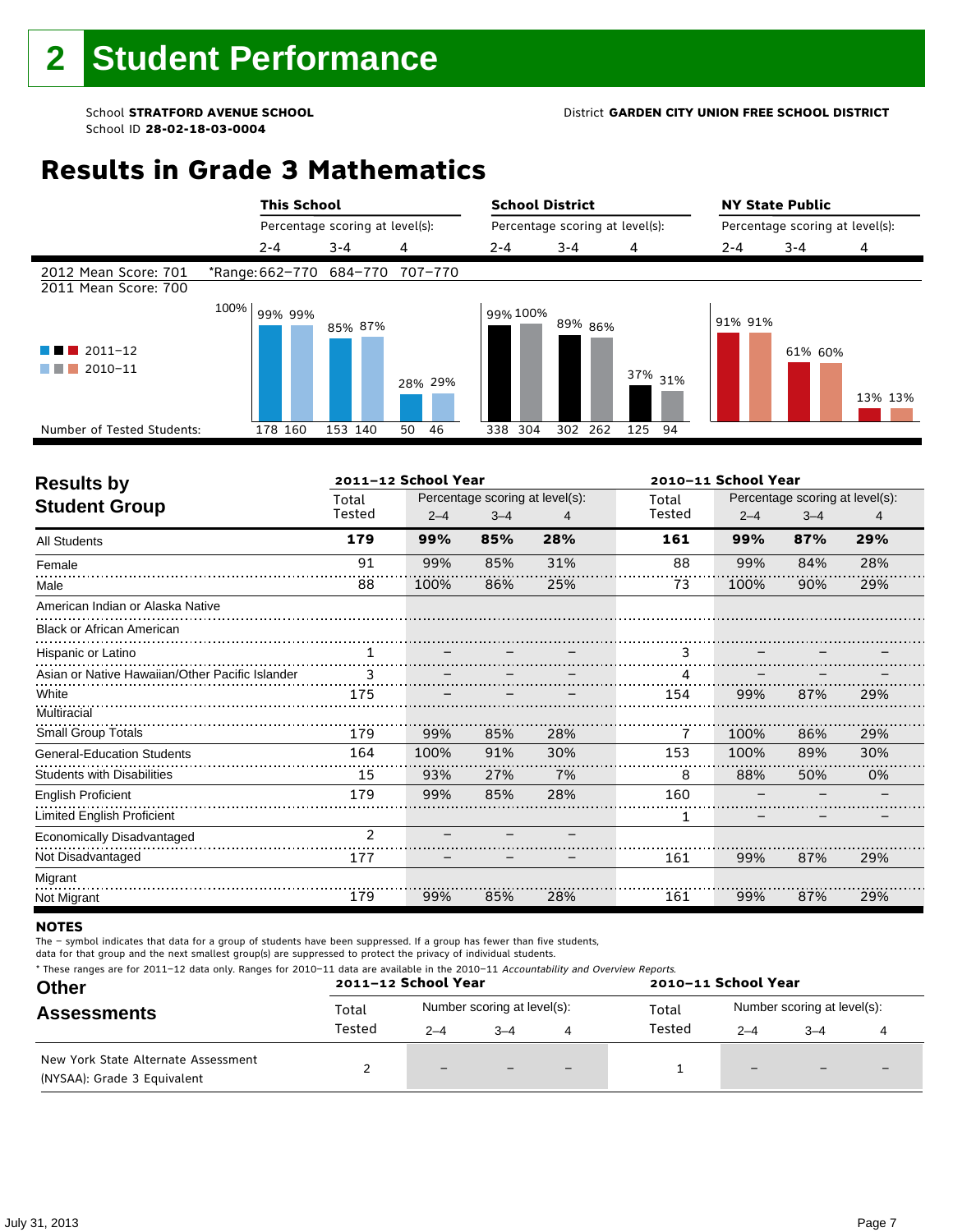# **Results in Grade 4 English Language Arts**

|                                              |      | <b>This School</b><br>Percentage scoring at level(s): |                                 |            | <b>School District</b>          |            |           | <b>NY State Public</b>          |         |          |
|----------------------------------------------|------|-------------------------------------------------------|---------------------------------|------------|---------------------------------|------------|-----------|---------------------------------|---------|----------|
|                                              |      |                                                       |                                 |            | Percentage scoring at level(s): |            |           | Percentage scoring at level(s): |         |          |
|                                              |      | $2 - 4$                                               | $3 - 4$                         | 4          | $2 - 4$                         | $3 - 4$    | 4         | $2 - 4$                         | $3 - 4$ | 4        |
| 2012 Mean Score: 700<br>2011 Mean Score: 697 |      |                                                       | *Range: 637-775 671-775 722-775 |            |                                 |            |           |                                 |         |          |
| $\blacksquare$ 2011-12<br>2010-11<br>a sa ta | 100% | 99% 100%                                              | 89% 90%                         | 18%<br>10% | 99% 99%                         | 85% 86%    | 17%<br>8% | 91% 92%                         | 59% 57% | 5%<br>2% |
| Number of Tested Students:                   |      | 158 165                                               | 141 148                         | 28<br>16   | 305 315                         | 263<br>275 | 25<br>53  |                                 |         |          |
|                                              |      |                                                       |                                 |            |                                 |            |           |                                 |         |          |

| <b>Results by</b>                               | 2011-12 School Year |         |                                 |     |        | 2010-11 School Year |                                 |     |  |  |
|-------------------------------------------------|---------------------|---------|---------------------------------|-----|--------|---------------------|---------------------------------|-----|--|--|
| <b>Student Group</b>                            | Total               |         | Percentage scoring at level(s): |     | Total  |                     | Percentage scoring at level(s): |     |  |  |
|                                                 | Tested              | $2 - 4$ | $3 - 4$                         | 4   | Tested | $2 - 4$             | $3 - 4$                         | 4   |  |  |
| <b>All Students</b>                             | 159                 | 99%     | 89%                             | 18% | 165    | 100%                | 90%                             | 10% |  |  |
| Female                                          | 88                  | 99%     | 90%                             | 20% | 72     | 100%                | 96%                             | 14% |  |  |
| Male                                            | 71                  | 100%    | 87%                             | 14% | 93     | 100%                | 85%                             | 6%  |  |  |
| American Indian or Alaska Native                |                     |         |                                 |     |        |                     |                                 |     |  |  |
| <b>Black or African American</b>                |                     |         |                                 |     |        |                     |                                 |     |  |  |
| Hispanic or Latino                              | 2                   |         |                                 |     |        |                     |                                 |     |  |  |
| Asian or Native Hawaiian/Other Pacific Islander | 4                   |         |                                 |     |        |                     |                                 |     |  |  |
| White                                           | 153                 | 99%     | 88%                             | 17% | 156    | 100%                | 90%                             | 9%  |  |  |
| Multiracial                                     |                     |         |                                 |     |        |                     |                                 |     |  |  |
| Small Group Totals                              | 6                   | 100%    | 100%                            | 33% | 9      | 100%                | 89%                             | 22% |  |  |
| <b>General-Education Students</b>               | 150                 | 100%    | 92%                             | 19% | 151    | 100%                | 93%                             | 11% |  |  |
| <b>Students with Disabilities</b>               | 9                   | 89%     | 33%                             | 0%  | 14     | 100%                | 50%                             | 0%  |  |  |
| <b>English Proficient</b>                       | 159                 | 99%     | 89%                             | 18% | 164    |                     |                                 |     |  |  |
| <b>Limited English Proficient</b>               |                     |         |                                 |     | 1      |                     |                                 |     |  |  |
| Economically Disadvantaged                      |                     |         |                                 |     |        |                     |                                 |     |  |  |
| Not Disadvantaged                               | 159                 | 99%     | 89%                             | 18% | 165    | 100%                | 90%                             | 10% |  |  |
| Migrant                                         |                     |         |                                 |     |        |                     |                                 |     |  |  |
| Not Migrant                                     | 159                 | 99%     | 89%                             | 18% | 165    | 100%                | 90%                             | 10% |  |  |

#### **NOTES**

The – symbol indicates that data for a group of students have been suppressed. If a group has fewer than five students,

data for that group and the next smallest group(s) are suppressed to protect the privacy of individual students.

**Other Assessments**  2011-12 School Year Number scoring at level(s): Total Number scoring at level(s): 2–4 3–4 4 2–4 3–4 4 \* These ranges are for 2011–12 data only. Ranges for 2010–11 data are available in the 2010–11 Accountability and Overview Reports. **2011–12 School Year 2010–11 School Year** Total Tested Total Tested New York State Alternate Assessment (NYSAA): Grade 4 Equivalent 3 – – – – – – 0<br>(NYSAA): Grade 4 Equivalent New York State English as a Second Language Achievement Test (NYSESLAT)†: Grade 4 <sup>0</sup> N/A N/A N/A <sup>0</sup> N/A N/A N/A Total Total Recently Arrived LEP Students NOT Tested on the ELA NYSTP: Grade 4 0 N/A N/A N/A 0 N/A N/A N/A

July 31, 2013 Page 8 † These counts represent recently arrived LEP students who used the NYSESLAT to fulfill the English language arts participation requirement.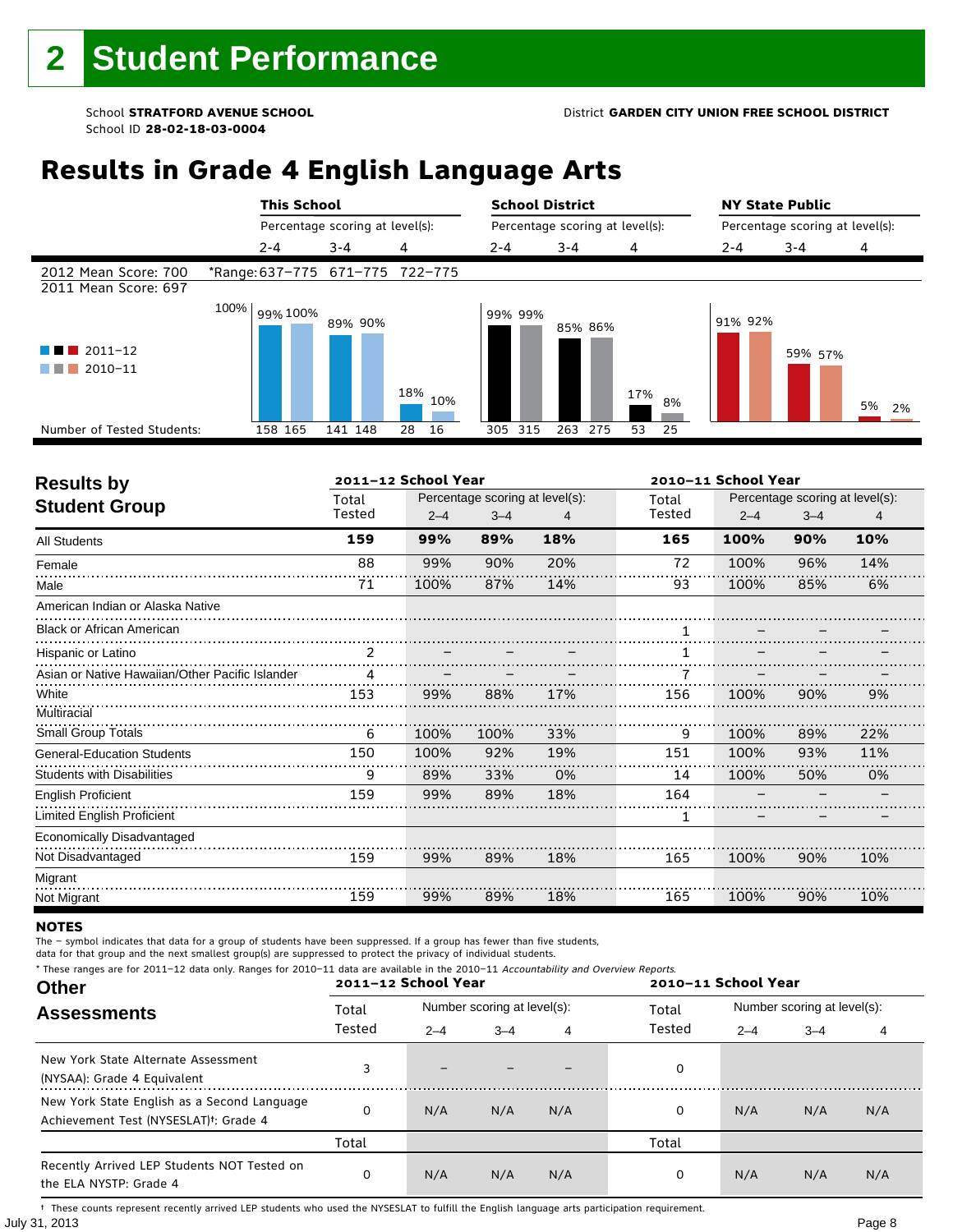### School **STRATFORD AVENUE SCHOOL** District **GARDEN CITY UNION FREE SCHOOL DISTRICT**

# **Results in Grade 4 Mathematics**

|                                                  |                                 | <b>This School</b><br>Percentage scoring at level(s): |         |          | <b>School District</b>          |         | <b>NY State Public</b>          |         |         |  |
|--------------------------------------------------|---------------------------------|-------------------------------------------------------|---------|----------|---------------------------------|---------|---------------------------------|---------|---------|--|
|                                                  |                                 |                                                       |         |          | Percentage scoring at level(s): |         | Percentage scoring at level(s): |         |         |  |
|                                                  | $2 - 4$                         | $3 - 4$                                               | 4       | $2 - 4$  | $3 - 4$                         | 4       | $2 - 4$                         | $3 - 4$ | 4       |  |
| 2012 Mean Score: 718<br>2011 Mean Score: 718     | *Range: 636-800 676-800 707-800 |                                                       |         |          |                                 |         |                                 |         |         |  |
| $2011 - 12$<br>a sa B<br>2010-11<br>and the con- | $100\%$ 100%100% 96% 98%        |                                                       | 67% 70% | 100% 99% | 94% 95%                         | 59% 63% | 95% 94%                         | 69% 67% | 30% 27% |  |
| Number of Tested Students:                       | 159 165                         | 153 161                                               | 106 116 | 307 317  | 304<br>289                      | 181 201 |                                 |         |         |  |
|                                                  |                                 |                                                       |         |          |                                 |         |                                 |         |         |  |

| <b>Results by</b>                               |               | 2011-12 School Year |                                 |      | 2010-11 School Year |         |                                 |     |  |
|-------------------------------------------------|---------------|---------------------|---------------------------------|------|---------------------|---------|---------------------------------|-----|--|
| <b>Student Group</b>                            | Total         |                     | Percentage scoring at level(s): |      | Total               |         | Percentage scoring at level(s): |     |  |
|                                                 | Tested        | $2 - 4$             | $3 - 4$                         |      | Tested              | $2 - 4$ | $3 - 4$                         | 4   |  |
| <b>All Students</b>                             | 159           | 100%                | 96%                             | 67%  | 165                 | 100%    | 98%                             | 70% |  |
| Female                                          | 88            | 100%                | 93%                             | 64%  | 72                  | 100%    | 97%                             | 74% |  |
| Male                                            | 71            | 100%                | 100%                            | 70%  | 93                  | 100%    | 98%                             | 68% |  |
| American Indian or Alaska Native                |               |                     |                                 |      |                     |         |                                 |     |  |
| <b>Black or African American</b>                |               |                     |                                 |      |                     |         |                                 |     |  |
| Hispanic or Latino                              | $\mathcal{P}$ |                     |                                 |      |                     |         |                                 |     |  |
| Asian or Native Hawaiian/Other Pacific Islander | 4             |                     |                                 |      |                     |         |                                 |     |  |
| White                                           | 153           | 100%                | 96%                             | 65%  | 156                 | 100%    | 97%                             | 70% |  |
| Multiracial                                     |               |                     |                                 |      |                     |         |                                 |     |  |
| <b>Small Group Totals</b>                       | 6             | 100%                | 100%                            | 100% | 9                   | 100%    | 100%                            | 78% |  |
| <b>General-Education Students</b>               | 150           | 100%                | 99%                             | 69%  | 151                 | 100%    | 99%                             | 74% |  |
| <b>Students with Disabilities</b>               | 9             | 100%                | 56%                             | 22%  | 14                  | 100%    | 79%                             | 29% |  |
| <b>English Proficient</b>                       | 159           | 100%                | 96%                             | 67%  | 164                 |         |                                 |     |  |
| Limited English Proficient                      |               |                     |                                 |      | 1                   |         |                                 |     |  |
| Economically Disadvantaged                      |               |                     |                                 |      |                     |         |                                 |     |  |
| Not Disadvantaged                               | 159           | 100%                | 96%                             | 67%  | 165                 | 100%    | 98%                             | 70% |  |
| Migrant                                         |               |                     |                                 |      |                     |         |                                 |     |  |
| Not Migrant                                     | 159           | 100%                | 96%                             | 67%  | 165                 | 100%    | 98%                             | 70% |  |

#### **NOTES**

The – symbol indicates that data for a group of students have been suppressed. If a group has fewer than five students,

| * These ranges are for 2011–12 data only. Ranges for 2010–11 data are available in the 2010–11 Accountability and Overview Reports.<br><b>Other</b><br><b>Assessments</b> |        | 2011-12 School Year |                             |                          | 2010-11 School Year |                             |         |  |  |  |
|---------------------------------------------------------------------------------------------------------------------------------------------------------------------------|--------|---------------------|-----------------------------|--------------------------|---------------------|-----------------------------|---------|--|--|--|
|                                                                                                                                                                           | Total  |                     | Number scoring at level(s): |                          | Total               | Number scoring at level(s): |         |  |  |  |
|                                                                                                                                                                           | Tested | $2 - 4$             | $-4$                        | 4                        | Tested              | $2 - 4$                     | $3 - 4$ |  |  |  |
| New York State Alternate Assessment<br>(NYSAA): Grade 4 Equivalent                                                                                                        |        | $-$                 |                             | $\overline{\phantom{0}}$ |                     |                             |         |  |  |  |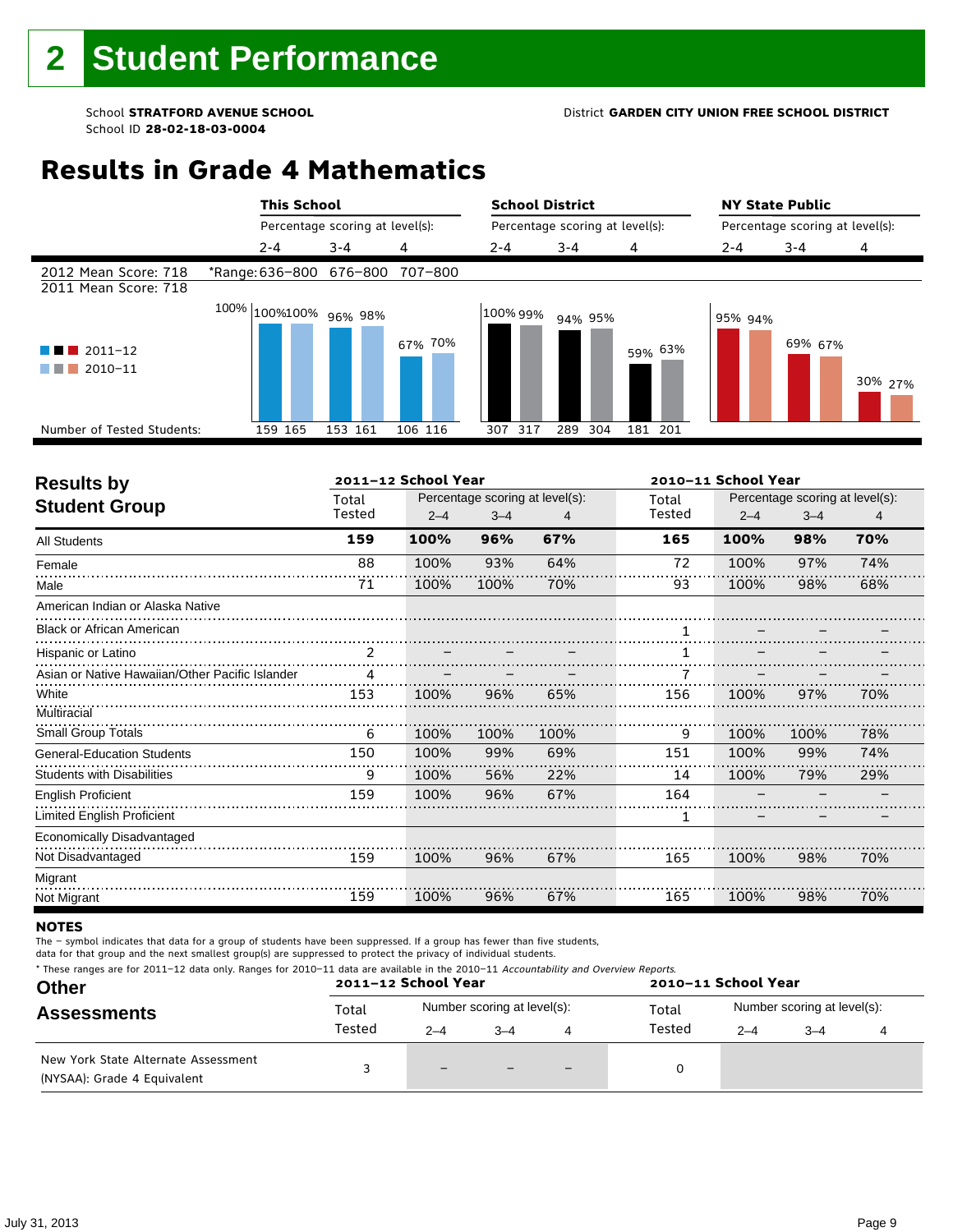### School **STRATFORD AVENUE SCHOOL** District **GARDEN CITY UNION FREE SCHOOL DISTRICT**

# **Results in Grade 4 Science**

|                                                    |  | <b>This School</b><br>Percentage scoring at level(s): |                           | <b>School District</b>          |            |                   | <b>NY State Public</b>          |         |         |                    |
|----------------------------------------------------|--|-------------------------------------------------------|---------------------------|---------------------------------|------------|-------------------|---------------------------------|---------|---------|--------------------|
|                                                    |  |                                                       |                           | Percentage scoring at level(s): |            |                   | Percentage scoring at level(s): |         |         |                    |
|                                                    |  | $2 - 4$                                               | $3 - 4$                   | 4                               | $2 - 4$    | $3 - 4$           | 4                               | $2 - 4$ | $3 - 4$ | 4                  |
| 2012 Mean Score: 91<br>2011 Mean Score: 93         |  | Range: 45-100                                         | 65-100                    | $85 - 100$                      |            |                   |                                 |         |         |                    |
| $\blacksquare$ 2011-12<br>2010-11<br>and the state |  |                                                       | $100\%$ 100%100% 100%100% | 94%<br>87%                      |            | 100%100% 99% 100% | 84% 87%                         | 97% 98% | 89% 88% | 57% <sub>52%</sub> |
| Number of Tested Students:                         |  | 157 162                                               | 157 162                   | 137 153                         | 314<br>305 | 301 314           | 256 274                         |         |         |                    |
|                                                    |  |                                                       |                           |                                 |            |                   |                                 |         |         |                    |

|               |         |         |                     | 2010-11 School Year             |         |         |                                 |  |
|---------------|---------|---------|---------------------|---------------------------------|---------|---------|---------------------------------|--|
| Total         |         |         |                     | Total                           |         |         |                                 |  |
|               | $2 - 4$ | $3 - 4$ |                     |                                 | $2 - 4$ | $3 - 4$ | 4                               |  |
| 157           | 100%    | 100%    | 87%                 | 162                             | 100%    | 100%    | 94%                             |  |
| 87            | 100%    | 100%    | 84%                 | 71                              | 100%    | 100%    | 97%                             |  |
| 70            | 100%    | 100%    | 91%                 | 91                              | 100%    | 100%    | 92%                             |  |
|               |         |         |                     |                                 |         |         |                                 |  |
|               |         |         |                     | 1                               |         |         |                                 |  |
| $\mathcal{P}$ |         |         |                     |                                 |         |         |                                 |  |
| 4             |         |         |                     |                                 |         |         |                                 |  |
| 151           | 100%    | 100%    | 87%                 | 153                             | 100%    | 100%    | 94%                             |  |
|               |         |         |                     |                                 |         |         |                                 |  |
| 6             | 100%    | 100%    | 100%                | 9                               | 100%    | 100%    | 100%                            |  |
| 149           | 100%    | 100%    | 89%                 | 150                             | 100%    | 100%    | 95%                             |  |
| 8             | 100%    | 100%    | 63%                 | 12                              | 100%    | 100%    | 83%                             |  |
| 157           | 100%    | 100%    | 87%                 | 161                             |         |         |                                 |  |
|               |         |         |                     | 1                               |         |         |                                 |  |
|               |         |         |                     |                                 |         |         |                                 |  |
| 157           | 100%    | 100%    | 87%                 | 162                             | 100%    | 100%    | 94%                             |  |
|               |         |         |                     |                                 |         |         |                                 |  |
| 157           | 100%    | 100%    | 87%                 | 162                             | 100%    | 100%    | 94%                             |  |
|               | Tested  |         | 2011-12 School Year | Percentage scoring at level(s): | Tested  |         | Percentage scoring at level(s): |  |

#### **NOTES**

The – symbol indicates that data for a group of students have been suppressed. If a group has fewer than five students,

| <b>Other</b><br><b>Assessments</b>                                 | 2011-12 School Year |                             |         |                          | 2010-11 School Year |                             |         |  |  |  |
|--------------------------------------------------------------------|---------------------|-----------------------------|---------|--------------------------|---------------------|-----------------------------|---------|--|--|--|
|                                                                    | Total               | Number scoring at level(s): |         |                          | Total               | Number scoring at level(s): |         |  |  |  |
|                                                                    | Tested              | $2 - 4$                     | $3 - 4$ | 4                        | Tested              | $2 - 4$                     | $3 - 4$ |  |  |  |
| New York State Alternate Assessment<br>(NYSAA): Grade 4 Equivalent |                     | $\qquad \qquad -$           | $-$     | $\overline{\phantom{a}}$ |                     |                             |         |  |  |  |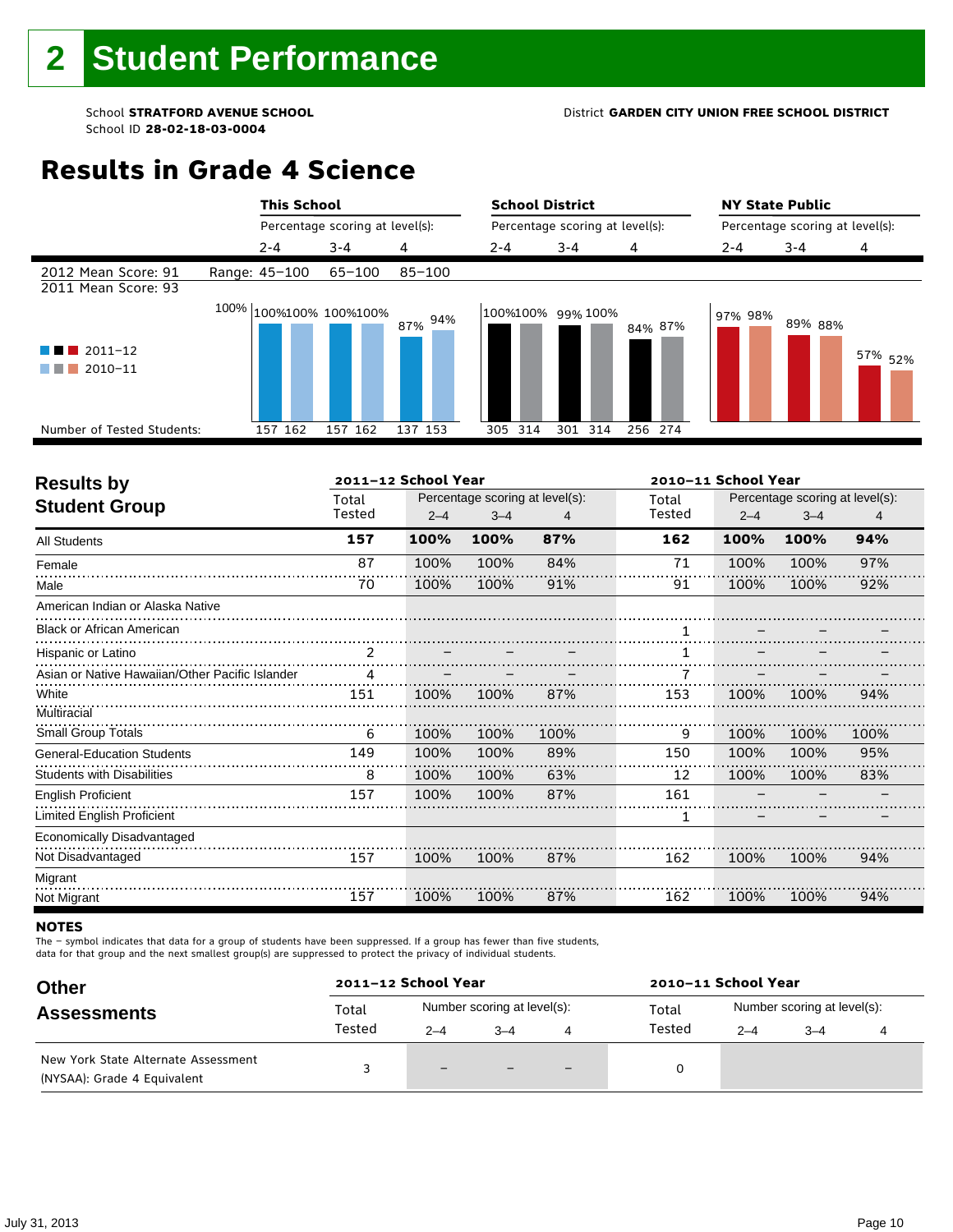# **Results in Grade 5 English Language Arts**

|                                                                    |                                 | <b>This School</b>              |          |         | <b>School District</b>          |            | <b>NY State Public</b>          |                    |          |  |
|--------------------------------------------------------------------|---------------------------------|---------------------------------|----------|---------|---------------------------------|------------|---------------------------------|--------------------|----------|--|
|                                                                    |                                 | Percentage scoring at level(s): |          |         | Percentage scoring at level(s): |            | Percentage scoring at level(s): |                    |          |  |
|                                                                    | $2 - 4$                         | $3 - 4$                         | 4        | $2 - 4$ | $3 - 4$                         | 4          | $2 - 4$                         | $3 - 4$            | 4        |  |
| 2012 Mean Score: 686<br>2011 Mean Score: 681                       | *Range: 648-795 668-795 700-795 |                                 |          |         |                                 |            |                                 |                    |          |  |
| $\blacksquare$ 2011-12<br>a kacamatan<br>$\Box$ 2010-11<br>a sa ta | 100% <sub>100%</sub> 99%        | 92% 88%                         | 17% 13%  | 98% 99% | 88% 86%                         | 17%<br>10% | 89% 89%                         | 58% <sub>54%</sub> | 5%<br>4% |  |
| Number of Tested Students:                                         | 167 191                         | 153 169                         | 24<br>29 | 316 315 | 282 273                         | 32<br>53   |                                 |                    |          |  |
|                                                                    |                                 |                                 |          |         |                                 |            |                                 |                    |          |  |

| <b>Results by</b>                               |        | 2011-12 School Year |         |                                 | 2010-11 School Year |         |                                 |     |  |
|-------------------------------------------------|--------|---------------------|---------|---------------------------------|---------------------|---------|---------------------------------|-----|--|
| <b>Student Group</b>                            | Total  |                     |         | Percentage scoring at level(s): | Total               |         | Percentage scoring at level(s): |     |  |
|                                                 | Tested | $2 - 4$             | $3 - 4$ |                                 | Tested              | $2 - 4$ | $3 - 4$                         | 4   |  |
| <b>All Students</b>                             | 167    | 100%                | 92%     | 17%                             | 192                 | 99%     | 88%                             | 13% |  |
| Female                                          | 75     | 100%                | 95%     | 20%                             | 95                  | 99%     | 87%                             | 15% |  |
| Male                                            | 92     | 100%                | 89%     | 15%                             | 97                  | 100%    | 89%                             | 10% |  |
| American Indian or Alaska Native                |        |                     |         |                                 |                     |         |                                 |     |  |
| <b>Black or African American</b>                |        |                     |         |                                 |                     |         |                                 |     |  |
| Hispanic or Latino                              |        |                     |         |                                 |                     |         |                                 |     |  |
| Asian or Native Hawaiian/Other Pacific Islander |        |                     |         |                                 | 6                   |         |                                 |     |  |
| White                                           | 158    | 100%                | 92%     | 16%                             | 185                 | 99%     | 88%                             | 12% |  |
| Multiracial                                     |        |                     |         |                                 |                     |         |                                 |     |  |
| Small Group Totals                              | 9      | 100%                | 89%     | 33%                             | 7                   | 100%    | 86%                             | 29% |  |
| <b>General-Education Students</b>               | 154    | 100%                | 94%     | 19%                             | 178                 | 100%    | 91%                             | 13% |  |
| <b>Students with Disabilities</b>               | 13     | 100%                | 62%     | 0%                              | 14                  | 93%     | 50%                             | 0%  |  |
| <b>English Proficient</b>                       | 166    |                     |         |                                 | 192                 | 99%     | 88%                             | 13% |  |
| Limited English Proficient                      | 1      |                     |         |                                 |                     |         |                                 |     |  |
| Economically Disadvantaged                      | 1      |                     |         |                                 |                     |         |                                 |     |  |
| Not Disadvantaged                               | 166    |                     |         |                                 | 192                 | 99%     | 88%                             | 13% |  |
| Migrant                                         |        |                     |         |                                 |                     |         |                                 |     |  |
| Not Migrant                                     | 167    | 100%                | 92%     | 17%                             | 192                 | 99%     | 88%                             | 13% |  |

#### **NOTES**

The – symbol indicates that data for a group of students have been suppressed. If a group has fewer than five students,

**Other Assessments**  2011-12 School Year Number scoring at level(s): Total Number scoring at level(s): 2–4 3–4 4 2–4 3–4 4 data for that group and the next smallest group(s) are suppressed to protect the privacy of individual students. \* These ranges are for 2011–12 data only. Ranges for 2010–11 data are available in the 2010–11 Accountability and Overview Reports. **2011–12 School Year 2010–11 School Year** Total Tested Total Tested New York State Alternate Assessment (NYSAA): Grade 5 Equivalent <sup>0</sup> <sup>1</sup> – – – New York State English as a Second Language Achievement Test (NYSESLAT)†: Grade 5 <sup>0</sup> N/A N/A N/A <sup>0</sup> N/A N/A N/A Total Total Recently Arrived LEP Students NOT Tested on the ELA NYSTP: Grade 5 0 N/A N/A N/A 0 N/A N/A N/A † These counts represent recently arrived LEP students who used the NYSESLAT to fulfill the English language arts participation requirement.

July 31, 2013 Page 11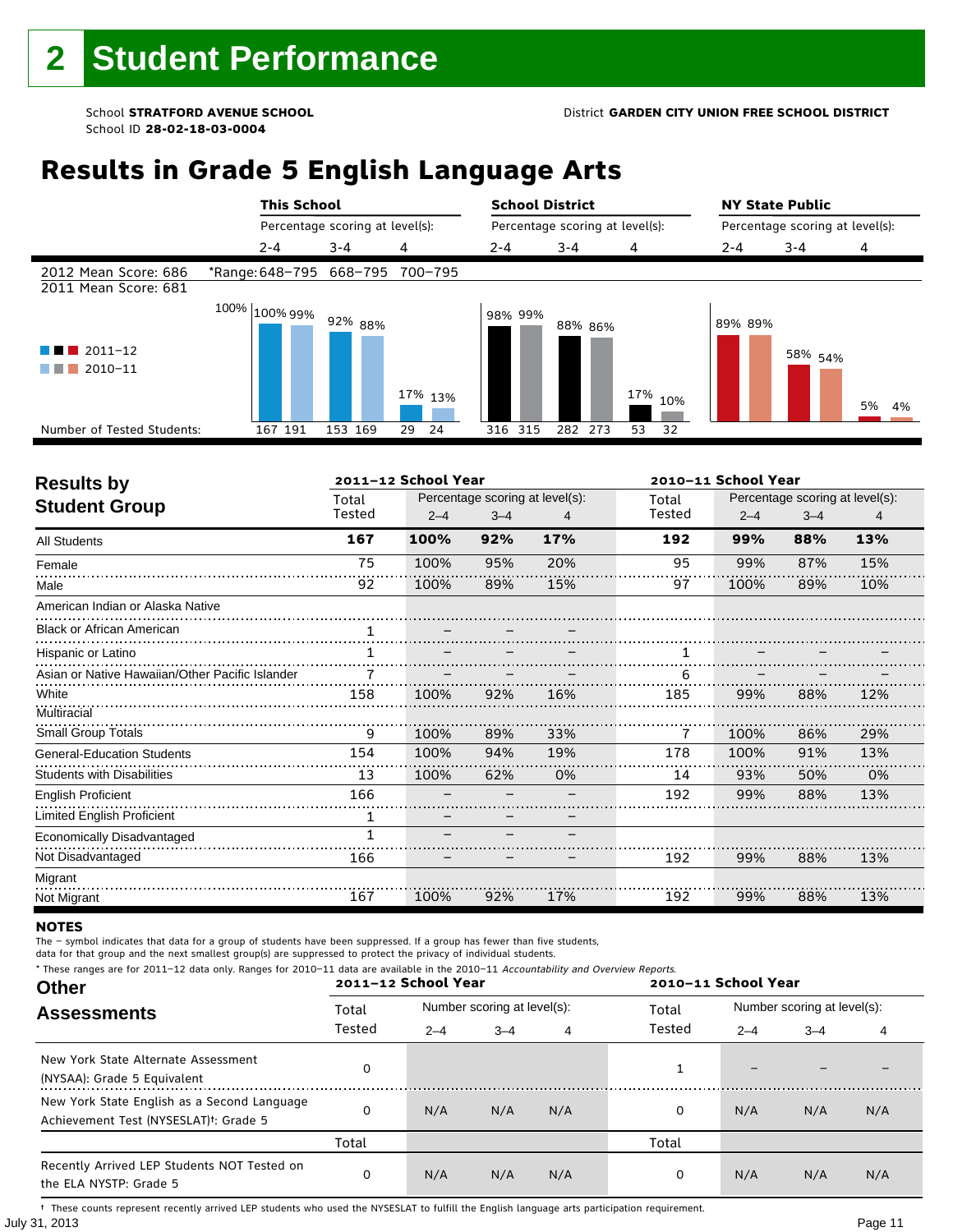# **Results in Grade 5 Mathematics**

|                                                                    |                                 | <b>This School</b><br>Percentage scoring at level(s): |            |         | <b>School District</b>          |            | <b>NY State Public</b> |                                 |                    |  |
|--------------------------------------------------------------------|---------------------------------|-------------------------------------------------------|------------|---------|---------------------------------|------------|------------------------|---------------------------------|--------------------|--|
|                                                                    |                                 |                                                       |            |         | Percentage scoring at level(s): |            |                        | Percentage scoring at level(s): |                    |  |
|                                                                    | $2 - 4$                         | $3 - 4$                                               | 4          | $2 - 4$ | $3 - 4$                         | 4          | 2-4                    | $3 - 4$                         | 4                  |  |
| 2012 Mean Score: 715<br>2011 Mean Score: 707                       | *Range: 640-780 676-780 707-780 |                                                       |            |         |                                 |            |                        |                                 |                    |  |
| $2011 - 12$<br><b>All Development</b><br>a sa B<br>2010-11<br>a sa | $100\%$ $\mid$ 100%100% 97% 94% |                                                       | 62%<br>50% | 99% 99% | 93% 93%                         | 57%<br>46% | 93% 94%                | 67% 66%                         | <sup>28%</sup> 23% |  |
| Number of Tested Students:                                         | 167 192                         | 162 181                                               | 103<br>96  | 319 315 | 299<br>296                      | 183 146    |                        |                                 |                    |  |
|                                                                    |                                 |                                                       |            |         |                                 |            |                        |                                 |                    |  |

| <b>Results by</b>                               |        | 2011-12 School Year |                                 |     | 2010-11 School Year |         |                                 |     |  |
|-------------------------------------------------|--------|---------------------|---------------------------------|-----|---------------------|---------|---------------------------------|-----|--|
| <b>Student Group</b>                            | Total  |                     | Percentage scoring at level(s): |     | Total               |         | Percentage scoring at level(s): |     |  |
|                                                 | Tested | $2 - 4$             | $3 - 4$                         |     | Tested              | $2 - 4$ | $3 - 4$                         | 4   |  |
| <b>All Students</b>                             | 167    | 100%                | 97%                             | 62% | 192                 | 100%    | 94%                             | 50% |  |
| Female                                          | 75     | 100%                | 97%                             | 67% | 95                  | 100%    | 92%                             | 48% |  |
| Male                                            | 92     | 100%                | 97%                             | 58% | 97                  | 100%    | 97%                             | 52% |  |
| American Indian or Alaska Native                |        |                     |                                 |     |                     |         |                                 |     |  |
| <b>Black or African American</b>                |        |                     |                                 |     |                     |         |                                 |     |  |
| Hispanic or Latino                              |        |                     |                                 |     |                     |         |                                 |     |  |
| Asian or Native Hawaiian/Other Pacific Islander |        |                     |                                 |     | 6                   |         |                                 |     |  |
| White                                           | 158    | 100%                | 97%                             | 61% | 185                 | 100%    | 94%                             | 49% |  |
| Multiracial                                     |        |                     |                                 |     |                     |         |                                 |     |  |
| Small Group Totals                              | 9      | 100%                | 100%                            | 67% | 7                   | 100%    | 100%                            | 71% |  |
| <b>General-Education Students</b>               | 154    | 100%                | 99%                             | 64% | 178                 | 100%    | 97%                             | 53% |  |
| <b>Students with Disabilities</b>               | 13     | 100%                | 77%                             | 31% | 14                  | 100%    | 57%                             | 7%  |  |
| <b>English Proficient</b>                       | 166    |                     |                                 |     | 192                 | 100%    | 94%                             | 50% |  |
| Limited English Proficient                      | 1      |                     |                                 |     |                     |         |                                 |     |  |
| Economically Disadvantaged                      | 1      |                     |                                 |     |                     |         |                                 |     |  |
| Not Disadvantaged                               | 166    |                     |                                 |     | 192                 | 100%    | 94%                             | 50% |  |
| Migrant                                         |        |                     |                                 |     |                     |         |                                 |     |  |
| Not Migrant                                     | 167    | 100%                | 97%                             | 62% | 192                 | 100%    | 94%                             | 50% |  |

#### **NOTES**

The – symbol indicates that data for a group of students have been suppressed. If a group has fewer than five students,

| * These ranges are for 2011-12 data only. Ranges for 2010-11 data are available in the 2010-11 Accountability and Overview Reports. |  |
|-------------------------------------------------------------------------------------------------------------------------------------|--|
|-------------------------------------------------------------------------------------------------------------------------------------|--|

| <b>Other</b>                                                       |        | 2011-12 School Year |                             | 2010-11 School Year |                             |                          |   |  |  |
|--------------------------------------------------------------------|--------|---------------------|-----------------------------|---------------------|-----------------------------|--------------------------|---|--|--|
| <b>Assessments</b>                                                 | Total  |                     | Number scoring at level(s): | Total               | Number scoring at level(s): |                          |   |  |  |
|                                                                    | Tested | $2 - 4$             | $-4$                        | Tested              | $2 - 4$                     | $3 - 4$                  |   |  |  |
| New York State Alternate Assessment<br>(NYSAA): Grade 5 Equivalent |        |                     |                             |                     | $\qquad \qquad -$           | $\overline{\phantom{0}}$ | - |  |  |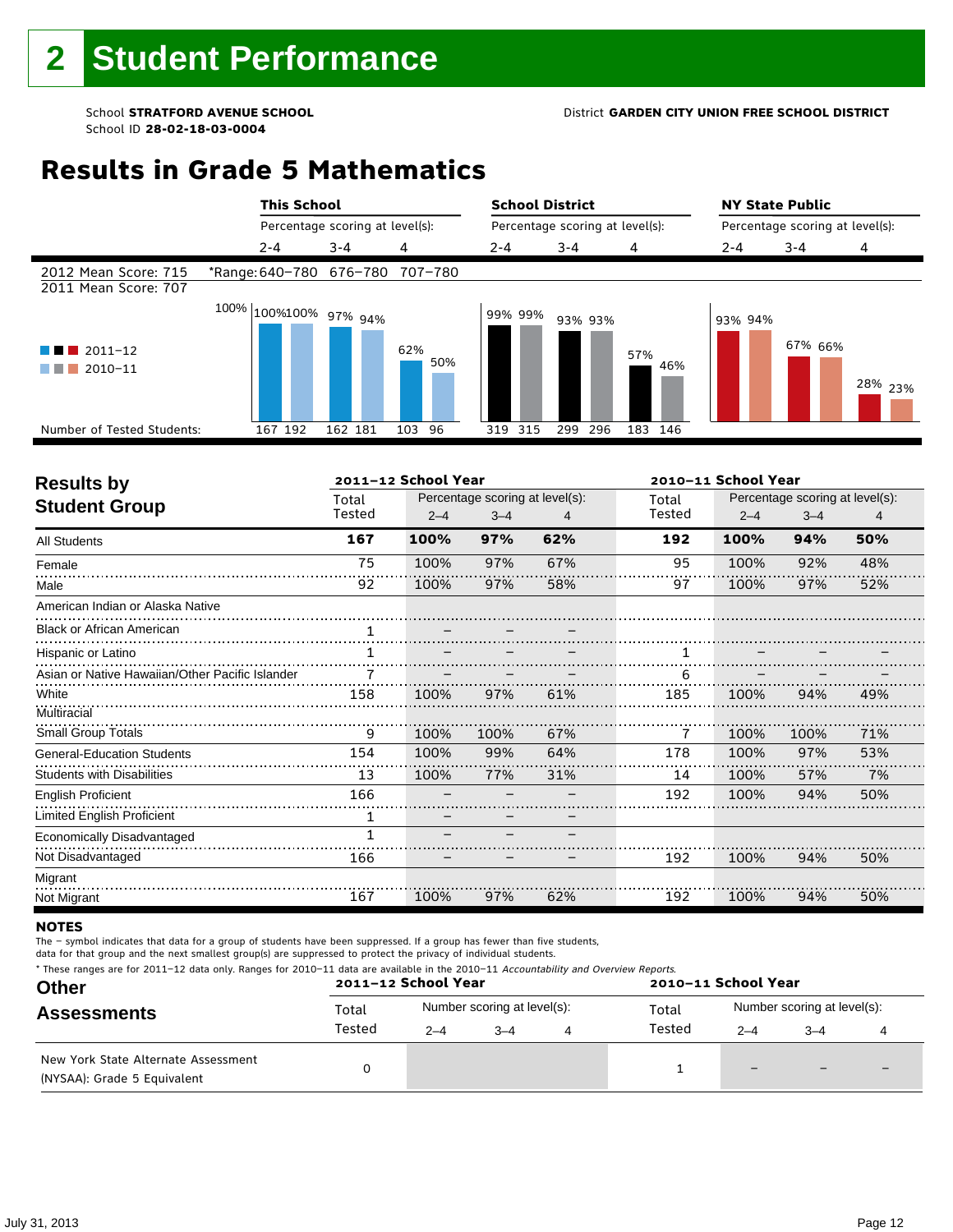#### School **STRATFORD AVENUE SCHOOL** District **GARDEN CITY UNION FREE SCHOOL DISTRICT**

# **Results in Grade 6 English Language Arts**

|                            |         | <b>This School</b><br>Percentage scoring at level(s): |   |         | <b>School District</b>          |   | <b>NY State Public</b><br>Percentage scoring at level(s): |         |   |  |
|----------------------------|---------|-------------------------------------------------------|---|---------|---------------------------------|---|-----------------------------------------------------------|---------|---|--|
|                            |         |                                                       |   |         | Percentage scoring at level(s): |   |                                                           |         |   |  |
|                            | $2 - 4$ | $3 - 4$                                               | 4 | $2 - 4$ | $3 - 4$                         | 4 | $2 - 4$                                                   | $3 - 4$ | 4 |  |
|                            | *Range: |                                                       |   |         |                                 |   |                                                           |         |   |  |
|                            | 100%    |                                                       |   |         |                                 |   |                                                           |         |   |  |
| $\blacksquare$ 2011-12     |         |                                                       |   |         |                                 |   |                                                           |         |   |  |
| 2010-11<br>a shekara       |         |                                                       |   |         |                                 |   |                                                           |         |   |  |
|                            |         |                                                       |   |         |                                 |   |                                                           |         |   |  |
| Number of Tested Students: |         |                                                       |   |         |                                 |   |                                                           |         |   |  |

٦

| Total  |         |         |                     | Total                           |         |         |                                                        |  |
|--------|---------|---------|---------------------|---------------------------------|---------|---------|--------------------------------------------------------|--|
| Tested | $2 - 4$ | $3 - 4$ | 4                   | Tested                          | $2 - 4$ | $3 - 4$ |                                                        |  |
|        |         |         |                     |                                 |         |         |                                                        |  |
|        |         |         |                     |                                 |         |         |                                                        |  |
|        |         |         |                     |                                 |         |         |                                                        |  |
|        |         |         |                     |                                 |         |         |                                                        |  |
|        |         |         |                     |                                 |         |         |                                                        |  |
|        |         |         |                     |                                 |         |         |                                                        |  |
|        |         |         |                     |                                 |         |         |                                                        |  |
|        |         |         |                     |                                 |         |         |                                                        |  |
|        |         |         |                     |                                 |         |         |                                                        |  |
|        |         |         |                     |                                 |         |         |                                                        |  |
|        |         |         |                     |                                 |         |         |                                                        |  |
|        |         |         |                     |                                 |         |         |                                                        |  |
|        |         |         |                     |                                 |         |         |                                                        |  |
|        |         |         |                     |                                 |         |         |                                                        |  |
|        |         |         |                     |                                 |         |         |                                                        |  |
|        |         |         |                     |                                 |         |         |                                                        |  |
|        |         |         |                     |                                 |         |         |                                                        |  |
|        |         |         |                     |                                 |         |         |                                                        |  |
|        |         |         | 2011-12 School Year | Percentage scoring at level(s): |         |         | 2010-11 School Year<br>Percentage scoring at level(s): |  |

#### **NOTES**

The – symbol indicates that data for a group of students have been suppressed. If a group has fewer than five students,

data for that group and the next smallest group(s) are suppressed to protect the privacy of individual students. \* These ranges are for 2011–12 data only. Ranges for 2010–11 data are available in the 2010–11 Accountability and Overview Reports.

| THESE TRINGES ATE TOT ZUIT-IZ GATA UNIV. RANGES TOT ZUIU-II GATA ATE AVAILADLE IN THE ZUIU-II ACCOUNTABILITY AND OVERVIEW REPORTS.<br><b>Other</b> |        | 2011-12 School Year |                             |     |        | 2010-11 School Year |                             |     |  |  |
|----------------------------------------------------------------------------------------------------------------------------------------------------|--------|---------------------|-----------------------------|-----|--------|---------------------|-----------------------------|-----|--|--|
| <b>Assessments</b>                                                                                                                                 | Total  |                     | Number scoring at level(s): |     | Total  |                     | Number scoring at level(s): |     |  |  |
|                                                                                                                                                    | Tested | $2 - 4$             | $3 - 4$                     |     | Tested | $2 - 4$             | $3 - 4$                     | 4   |  |  |
| New York State Alternate Assessment<br>(NYSAA): Grade 6 Equivalent                                                                                 |        |                     |                             |     | 1      |                     |                             |     |  |  |
| New York State English as a Second Language<br>Achievement Test (NYSESLAT) <sup>†</sup> : Grade 6                                                  |        | N/A                 | N/A                         | N/A | 0      | N/A                 | N/A                         | N/A |  |  |
|                                                                                                                                                    | Total  |                     |                             |     | Total  |                     |                             |     |  |  |
| Recently Arrived LEP Students NOT Tested on<br>the ELA NYSTP: Grade 6                                                                              | 0      | N/A                 | N/A                         | N/A | 0      | N/A                 | N/A                         | N/A |  |  |

July 31, 2013 Page 13 † These counts represent recently arrived LEP students who used the NYSESLAT to fulfill the English language arts participation requirement.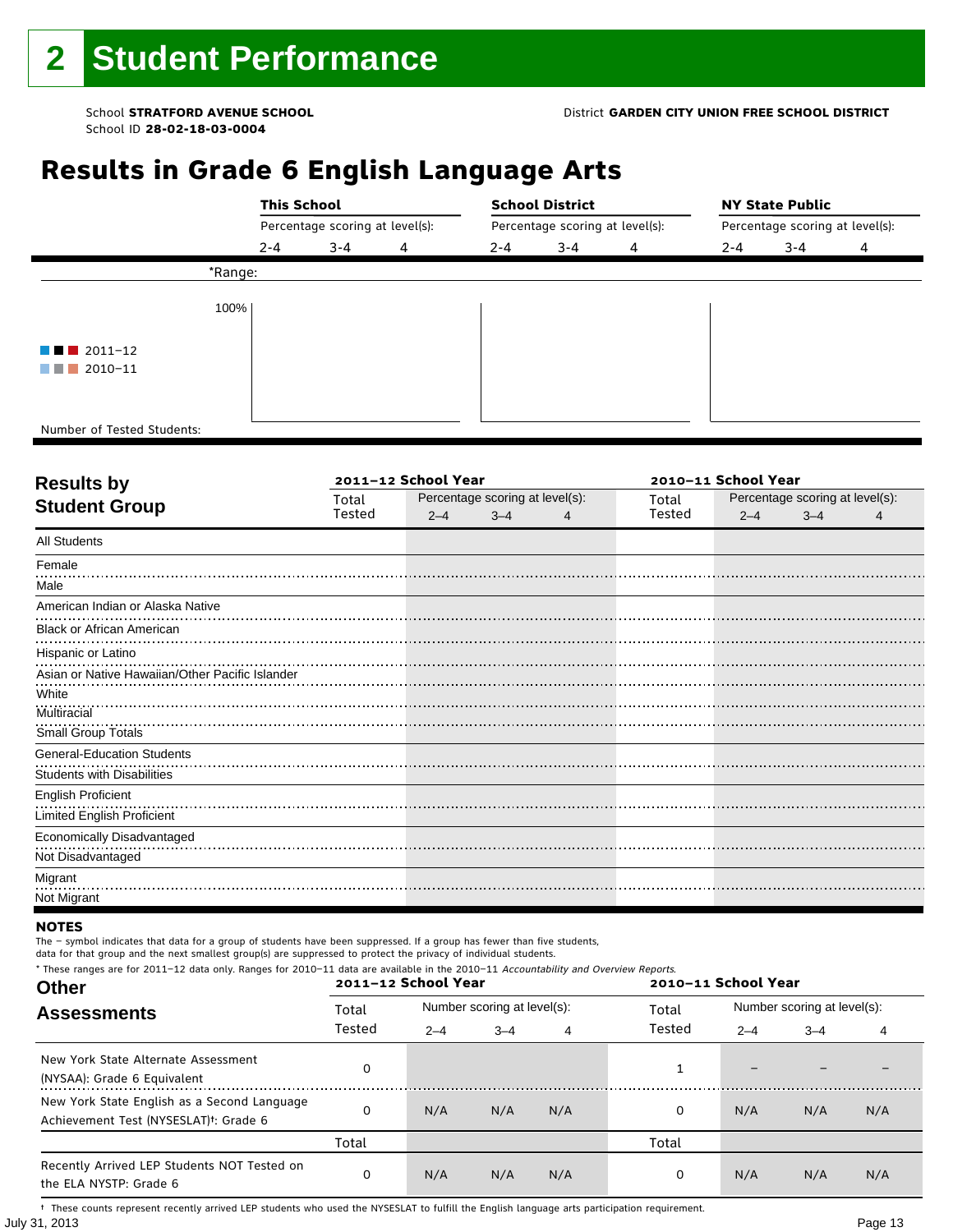### School **STRATFORD AVENUE SCHOOL** District **GARDEN CITY UNION FREE SCHOOL DISTRICT**

# **Results in Grade 6 Mathematics**

|                            |                                 | <b>This School</b> |   |         | <b>School District</b>          |   | <b>NY State Public</b>          |         |   |  |  |
|----------------------------|---------------------------------|--------------------|---|---------|---------------------------------|---|---------------------------------|---------|---|--|--|
|                            | Percentage scoring at level(s): |                    |   |         | Percentage scoring at level(s): |   | Percentage scoring at level(s): |         |   |  |  |
|                            | $2 - 4$                         | $3 - 4$            | 4 | $2 - 4$ | $3 - 4$                         | 4 | $2 - 4$                         | $3 - 4$ | 4 |  |  |
| *Range:                    |                                 |                    |   |         |                                 |   |                                 |         |   |  |  |
| 100%                       |                                 |                    |   |         |                                 |   |                                 |         |   |  |  |
| $\blacksquare$ 2011-12     |                                 |                    |   |         |                                 |   |                                 |         |   |  |  |
| $\blacksquare$ 2010-11     |                                 |                    |   |         |                                 |   |                                 |         |   |  |  |
|                            |                                 |                    |   |         |                                 |   |                                 |         |   |  |  |
| Number of Tested Students: |                                 |                    |   |         |                                 |   |                                 |         |   |  |  |

٦

|        |         |         | 2010-11 School Year |                                 |         |         |                                 |  |
|--------|---------|---------|---------------------|---------------------------------|---------|---------|---------------------------------|--|
| Total  |         |         |                     | Total                           |         |         |                                 |  |
| Tested | $2 - 4$ | $3 - 4$ | 4                   | Tested                          | $2 - 4$ | $3 - 4$ |                                 |  |
|        |         |         |                     |                                 |         |         |                                 |  |
|        |         |         |                     |                                 |         |         |                                 |  |
|        |         |         |                     |                                 |         |         |                                 |  |
|        |         |         |                     |                                 |         |         |                                 |  |
|        |         |         |                     |                                 |         |         |                                 |  |
|        |         |         |                     |                                 |         |         |                                 |  |
|        |         |         |                     |                                 |         |         |                                 |  |
|        |         |         |                     |                                 |         |         |                                 |  |
|        |         |         |                     |                                 |         |         |                                 |  |
|        |         |         |                     |                                 |         |         |                                 |  |
|        |         |         |                     |                                 |         |         |                                 |  |
|        |         |         |                     |                                 |         |         |                                 |  |
|        |         |         |                     |                                 |         |         |                                 |  |
|        |         |         |                     |                                 |         |         |                                 |  |
|        |         |         |                     |                                 |         |         |                                 |  |
|        |         |         |                     |                                 |         |         |                                 |  |
|        |         |         |                     |                                 |         |         |                                 |  |
|        |         |         |                     |                                 |         |         |                                 |  |
|        |         |         | 2011-12 School Year | Percentage scoring at level(s): |         |         | Percentage scoring at level(s): |  |

### **NOTES**

The – symbol indicates that data for a group of students have been suppressed. If a group has fewer than five students,

| * These ranges are for 2011–12 data only. Ranges for 2010–11 data are available in the 2010–11 Accountability and Overview Reports.<br><b>Other</b> |        | 2011-12 School Year |                             | 2010-11 School Year |                             |         |  |  |  |
|-----------------------------------------------------------------------------------------------------------------------------------------------------|--------|---------------------|-----------------------------|---------------------|-----------------------------|---------|--|--|--|
| <b>Assessments</b>                                                                                                                                  | Total  |                     | Number scoring at level(s): | Total               | Number scoring at level(s): |         |  |  |  |
|                                                                                                                                                     | Tested | $2 - 4$             | $-4$                        | Tested              | $2 - 4$                     | $3 - 4$ |  |  |  |
| New York State Alternate Assessment<br>(NYSAA): Grade 6 Equivalent                                                                                  |        |                     |                             |                     | -                           |         |  |  |  |